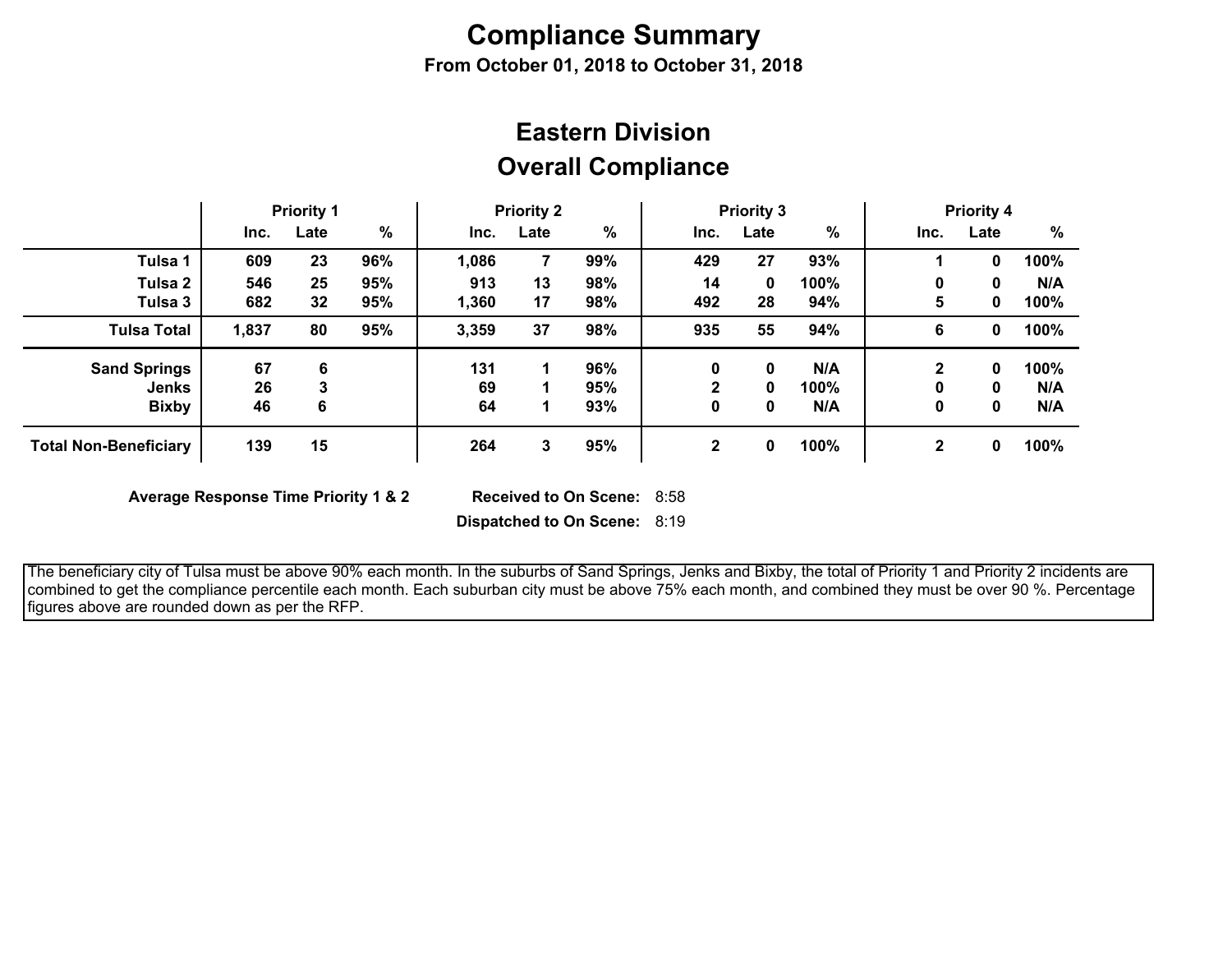# **Compliance Summary**

**From October 01, 2018 to October 31, 2018**

### **Overall Compliance Western Division**

|                               | <b>Priority 1</b> |           | <b>Priority 2</b> |       |             | <b>Priority 3</b> |      |             |      | <b>Priority 4</b> |                |       |
|-------------------------------|-------------------|-----------|-------------------|-------|-------------|-------------------|------|-------------|------|-------------------|----------------|-------|
|                               |                   | Inc. Late | $\%$              | Inc.  | Late        | $\%$              | Inc. | Late        | $\%$ | Inc.              | Late           | %     |
| <b>Oklahoma City 1</b>        | 949               | 79        | 91%               | 1,662 | 9           | 99%               | 457  | 5           | 98%  | 8                 | $\overline{2}$ | 75%   |
| <b>Oklahoma City 2</b>        | 937               | 72        | 92%               | 1,558 | 10          | 99%               | 261  | 9           | 96%  | 3                 | $\mathbf{0}$   | 100%  |
| <b>Edmond</b>                 | 164               | 19        | 88%               | 260   | 3           | 98%               | 38   | 1           | 97%  |                   | 1              | $0\%$ |
| <b>Total OKC &amp; Edmond</b> | 2,050             | 170       | 91%               | 3,480 | 22          | 99%               | 756  | 15          | 98%  | 12                | 3              | 75%   |
| <b>Mustang</b>                | 31                | 5         |                   | 58    | 1           | 93%               | 15   | 1           | 93%  | 0                 | $\mathbf 0$    | N/A   |
| <b>The Village</b>            | 18                | 1         |                   | 40    | 0           | 98%               | 0    | 0           | N/A  | 0                 | $\mathbf 0$    | N/A   |
| <b>Nichols Hills</b>          | 5                 | 1         |                   | 9     | $\mathbf 0$ | 92%               | 0    | $\mathbf 0$ | N/A  | 0                 | $\mathbf 0$    | N/A   |
| <b>Total Non-Beneficiary</b>  | 54                | 7         |                   | 107   | 1           | 95%               | 15   | 1           | 93%  | $\mathbf 0$       | $\mathbf 0$    | N/A   |
| <b>Piedmont</b>               | 9                 |           |                   | 4     |             |                   | 0    |             |      | $\mathbf 0$       |                |       |

**Average Response Time Priority 1 & 2** 

**Dispatched to On Scene:** 8:44 Received to On Scene: 9:24

The beneficiary city of Oklahoma City must be above 90% each month. In the suburbs of Mustang, The Village, and Nichols Hills, the total of Priority 1 and Priority : incidents are combined to get the compliance percentile each month. Each suburban city must be above 75% each month, and combined they must be over 90 %. Percentage figures above are rounded down as per the RFP.